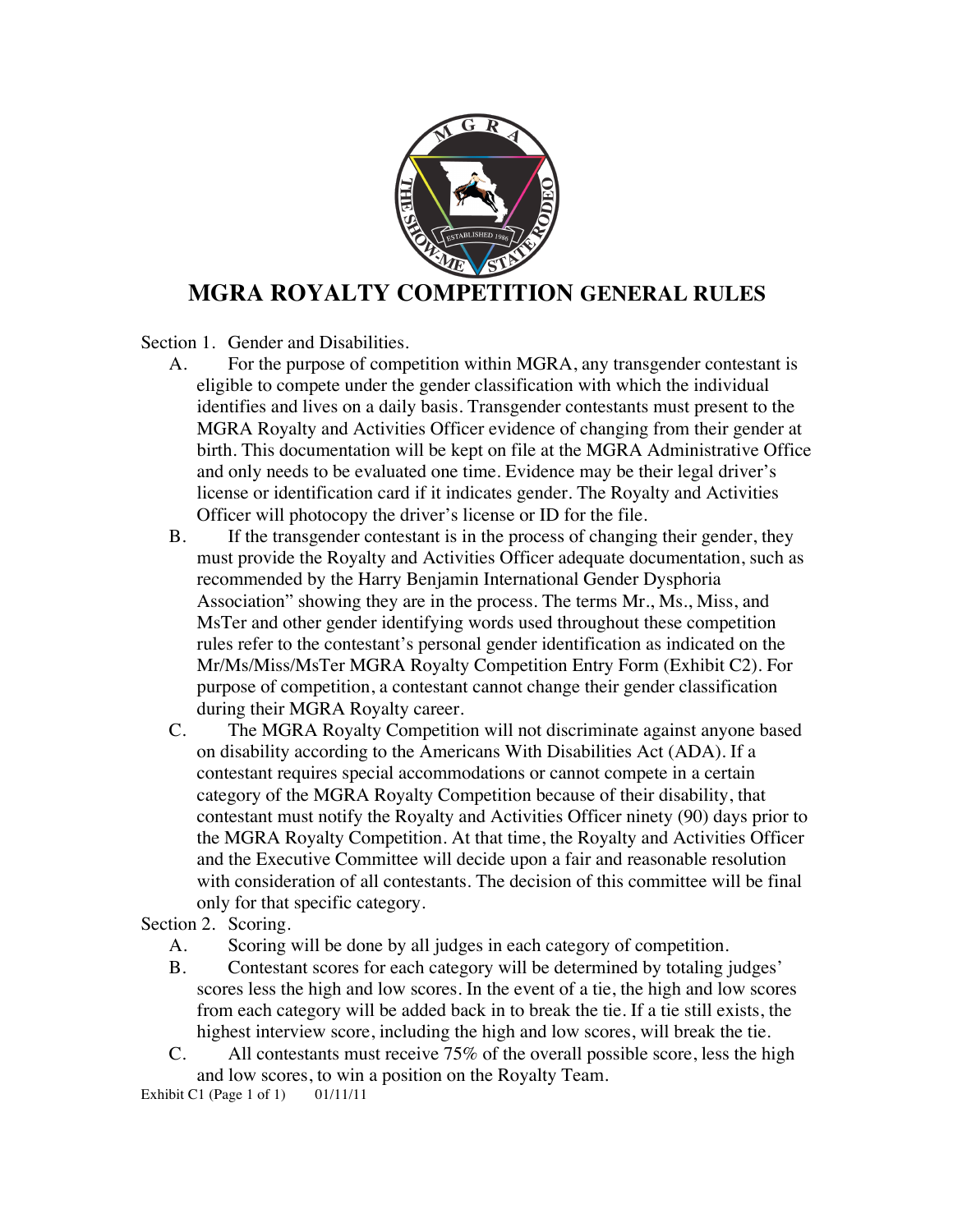Section 3. Point Values.

- A. A. Personal Interview B. Entertainment C. Western Wear D. Public Presentation E. Horsemanship
- B. 100 points 50 points 50 points 50 points 50 points

Section 4. Competition Committee/Contestant Meeting.

- A. The Royalty Competition Committee shall be made up of the current Mr/Ms/Miss/MsTer MGRA and the Royalty and Activities Officer. The MGRA Convention Chairperson, or his appointee, may also serve on the committee.
- B. The committee shall hold a contestant meeting prior to the start of the competition.

Section 5.Verification of contestant eligibility.

Collection of horsemanship DVDs, Western wear descriptions, plans of action, and entertainment music. Random draw of contestant numbers. General competition information. Questions from contestants.

Competition Guidelines.

A. Personal Interview.

1. Judges will use Exhibit C3 for scoring and judging criteria.

2. Contestants will wear casual Western wear and their association sashes. Miss candidates will appear in male attire and MsTer candidates will appear in female attire.

3. Personal interview competition shall be closed to the public.

B. Entertainment.

1. Judges will use Exhibit C4 for scoring and judging criteria.

2. Entertainment competition will be a presentation of a solo "show" routine, country/Western in nature.

3. Each contestant's entertainment shall be limited to seven (7) minutes.

Exceeding the time limit will result in a seven (7) point per minute penalty or portion of a minute per judge. The head judge will record times on their score sheet.

4. Any recorded music must be the only selection on the CD. All music must be clearly marked with the contestant's name and track number.

5. Props may be used as long as the contestant carries them onto the

performance area. If any setup time is required, it must be completed within the contestant's seven (7) minute time allotment.

6. Performances are limited to the stage and/or designated area to be determined by the Royalty Competition Committee. Failure to comply will result in a two (2) point per judge penalty.

Exhibit C1 (Page 2 of 2) 01/11/11

7. Entertainment competition shall be open to the public. Audience members will be asked not to tip during the entertainment competition.

C. Western Wear.

- 1. Judges will use Exhibit C5 for scoring and judging criteria.
- 2. Mr/Ms/Miss/MsTer will model contemporary formal Western fashion.
- 3. Stage costumes are not appropriate for the Western wear competition.